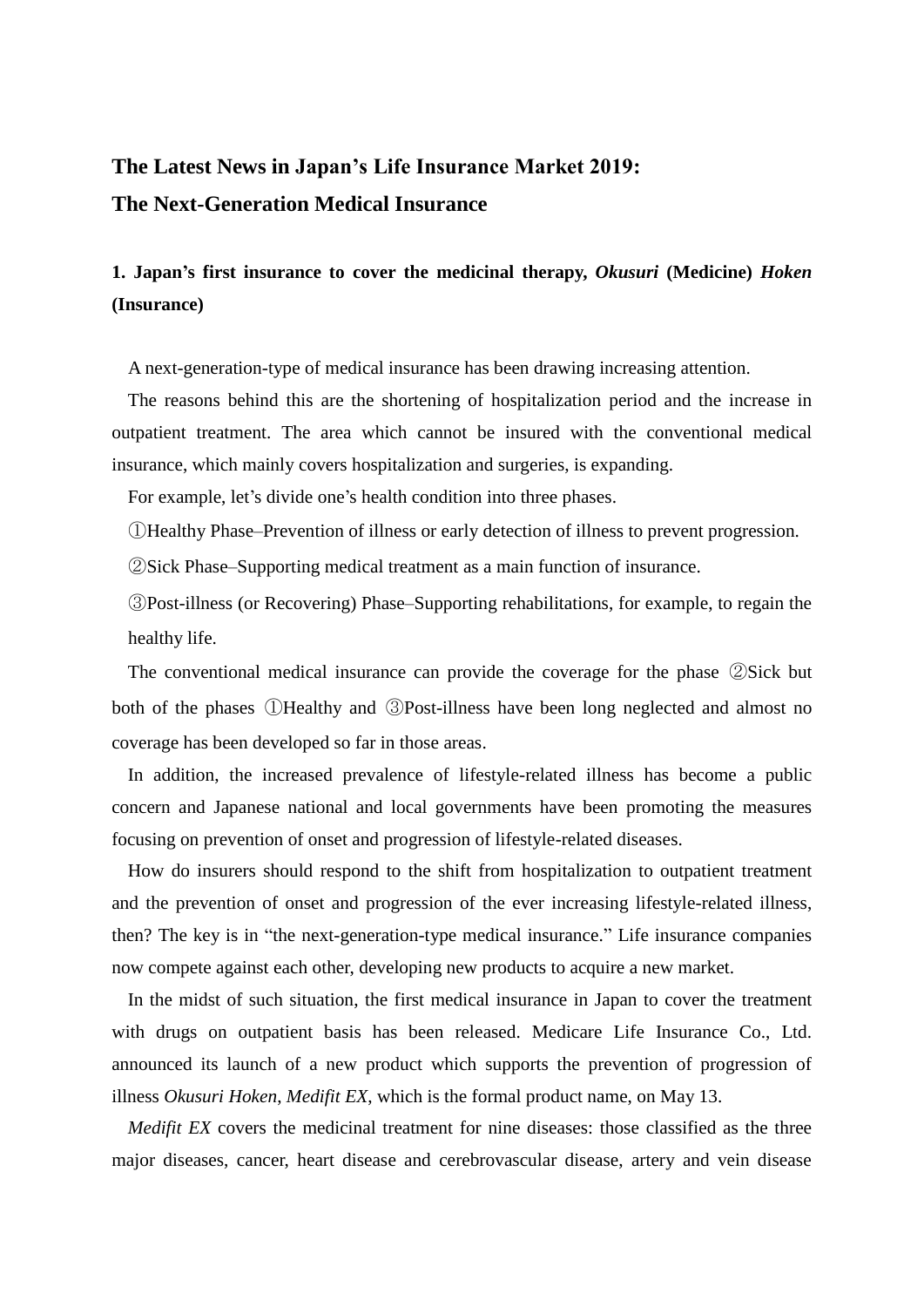(economy class syndrome), kidney disease (nephritis), liver disease (hepatitis B), pancreatic disease (pancreatitis), diabetes and dyslipidemia.

The total number of patients with those nine diseases reached 10 million according to *Summery of 2014 Patient Survey* conducted by Ministry of Health, Labour and Welfare. By disease, diabetes with 3.16 million people, dyslipidemia with 2.06 million people, heart disease with 1.72 million people, cancer with 1.63 million people and cerebrovascular disease with 1.17 million people are high in ranks.

How about the average monthly medication cost borne by patients?

With the calculations of Medicare Life based on JMDC receipt data of November 2017, patients are responsible for JPY64, 147 for cancer treatment, JPY22, 442 for heart disease treatment, JPY16, 819 for cerebrovascular diseases treatment, and JPY22, 784 for diabetes treatment on an average.

Drug prices for those nine diseases covered by *Medifit EX* are said to have high prices and patients' economic burden will be heavy over a long period of time, according to Medicare Life.

There are more than 1, 400 drugs covered by *Medifit EX*. Even a new drug is placed on the market in future; it will be covered by the insurance if it falls under the requirements set forth by Medicare Life such as the new drug "has the same effect as existing drugs."

How those drugs have been chosen to be covered, then?

The key drugs for preventing the progression of illness are basically guaranteed to be covered. There are cases, however, in which multiple drugs are prescribed for one disease. For example, for cancer patients, a type of drugs such as a painkiller and anti-nausea may be prescribed but only anti-cancer drugs including hormone drugs will be covered.

Submission of a medical certificate is required upon initial claim filing. With the medical certificate, Medicare Life can confirm that whether or not the drug is prescribed for treating those nine diseases the insurance would cover. Once the confirmation is made, benefits will be paid simply by submitting a prescription receipt.

In the case of "9 disease basic plan" (anti-cancer drug treatment up to JPY100, 000 a month, specific treatment with drugs up to JPY50, 000 a month, total payment up to 120 times type, unlimited payment for anti-cancer drug treatment), monthly premiums for 40-year-old male and 40-year-old female are JPY4, 900 and JPY 4, 260 respectively.

Medicare Life is a wholly owned subsidiary of Sumitomo Life Insurance Company and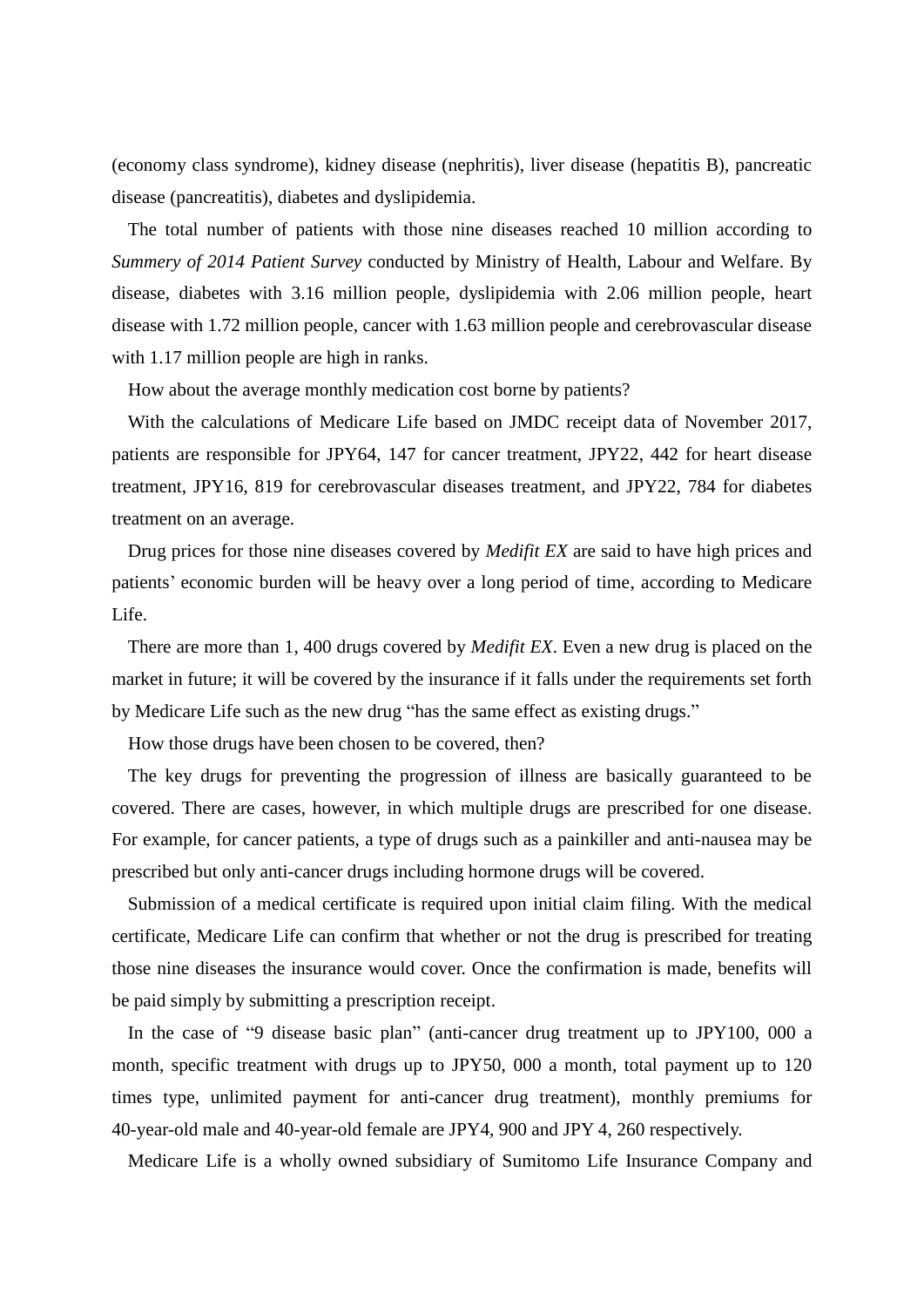established in April 2010. The total number of policies in force reached 700, 000 in February 2019, that is in 8 years and 10 months from the establishment. The target sales goal for *Okusuri Hoken* is set as 30, 000 policies for the first year and it is sold through insurance shop and bancassurance channels.

## **2. Premium discount according to a result of health promotion activities**

As a next-generation medical insurance, *health-promotion-type insurance* which supports health promotion is also drawing attention. The following products have been already placed on the market in Japan.

・*Aruku* (Walk) *Hoken* (Insurance) with *health promotion rider*, Tokio Marine Anshin Life Insurance Co., Ltd. (Released in August 2017)

・*Linkx:* (pronounce as link cross) *Protection for you and your family* with *health challenge system*, Sompo Japan Nipponkoa Himawari Life Insurance, Inc. (Released in April 2018)

・*Vitality*, Sumitomo Life Insurance Company (Released in July 2018)

・*Just* with *health check-up discount*, Dai-ichi Life Insurance Company Ltd. (Released in March 2018)

・*Best Style* with *cashback rebate*, Meiji Yasuda Life Insurance Company (Released in April 2019)

*Vitality* is a wellness program developed by a South African company, Discovery in 1997 and in Japan, Sumitomo Life has the exclusive agreement with Discovery for its sales.

To join the program, a *health promotion multiplier rider* should be applied to the existing insurance policy. Assumed that a participant will engage in health promotion activities, a 15% discount on insurance premium is offered upfront, at the time of policy inception.

Moreover, a participant's status, Blue, Bronze, Silver or Gold, is to be determined based on the accumulative points earned through his/her health promotion activities in a year. The higher the status is the more the discount on premiums and the rewards (benefits) provided by partner companies. The maximum discount rate on insurance premium is said to be 30%.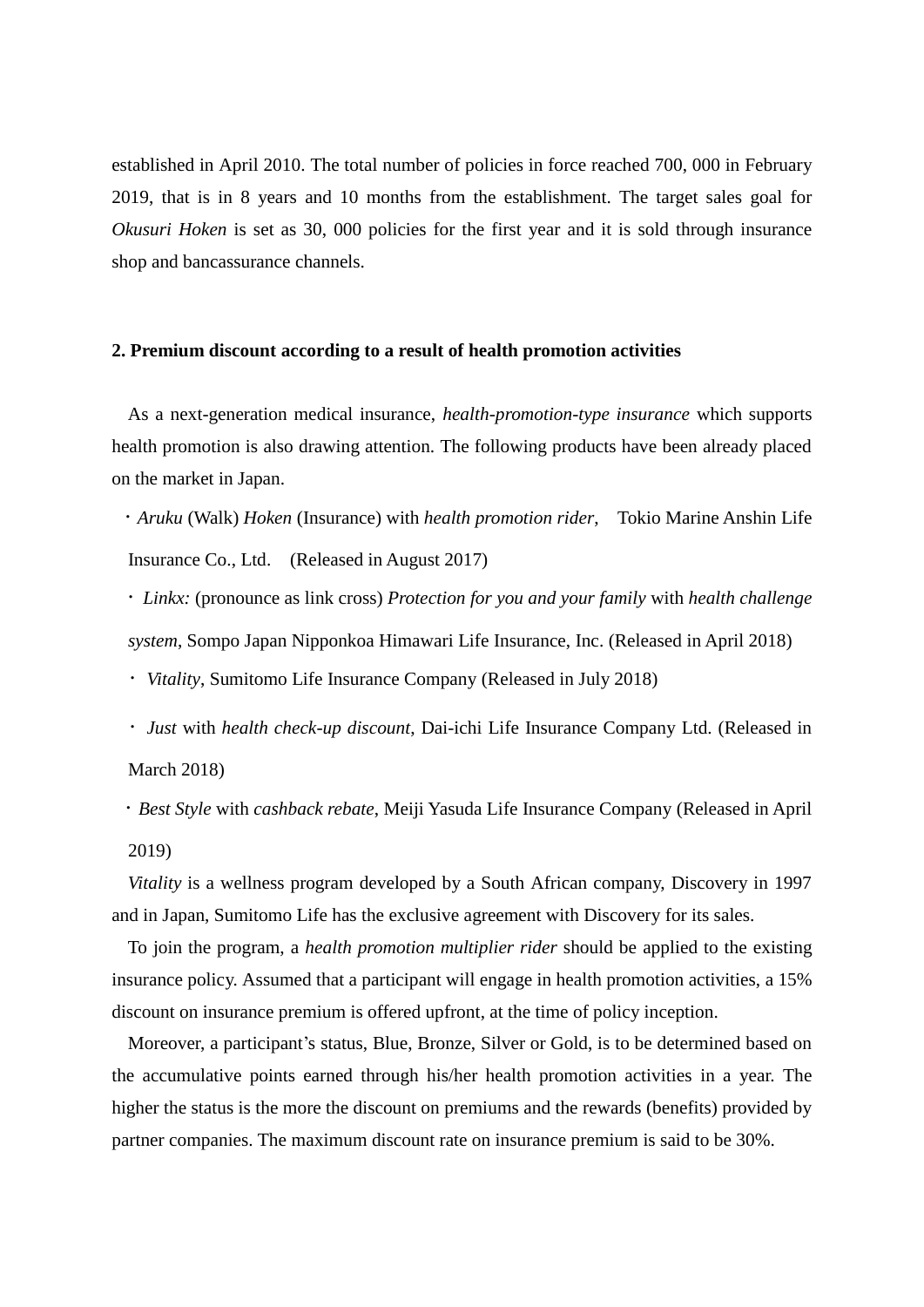Since the risk assessment based on such behavioral characteristic data and the pricing to set a discount rate on premiums likewise are something breaking the mold of insurance to date, it is highly interested within the life insurance industry.

Sales target for *Vitality* is 5 million policies in 10 years. The sales achieved 100, 000 policies in 3 month after its launch in July last year; however, the accumulative sales stood only at 200, 000 policies as of the end of March 2019.

At the time of the first half of FY2018 report in November last year, Sumitomo Life mentioned that although a wide range of age groups has joined the Vitality program, at the time of the product launch, the number of new business from the young people in their 20s and 30s increased significantly. As the young generation would be Sumitomo Life's main customer base over a long period of time, with a lot of new business with those young people, the company was confident that it made a very good start. Sumitomo Life further stated that the company was enthusiastic to play a new role of reducing the risk itself through promoting healthy habits, in addition to the role of preparing for the risk, the same as always.

On the other hand, Dai-ichi Life's *Just* has been recording strong sales in numbers. More than 1 million policies are sold in one year after the release.

*Just* is a type of insurance which allows policyholders to combine necessary coverages among 17 areas of protection such as death, three major diseases, nursing care, and medical care, and *Health Check-up Discount* rider is available only for the products covering a death and three major diseases. Besides a declaration of health, submission of a health check-up report is required at the time of contract.

The percentage of adding *Health Check-up Discount* to the policy is about 80% and the number of policyholders who submitted a check-up report in FY 2018 increased by 2.4 times compared to that of FY 2017.

According to the customer satisfaction survey targeting policy holders, in addition to "Suitable contents of the product" and "Extensive protection coverage", "Discounts on premium just submitting a health check-up report and as such" recorded the top three highest customer satisfaction levels.

Discount rates of *Health Check-up Discount* vary according to age, but in the case of a 10-year term insurance, with *Health check-up Basic* and *Health check-up Excellent*, premiums become approximately 10% and 15-20% less respectively compared to those of